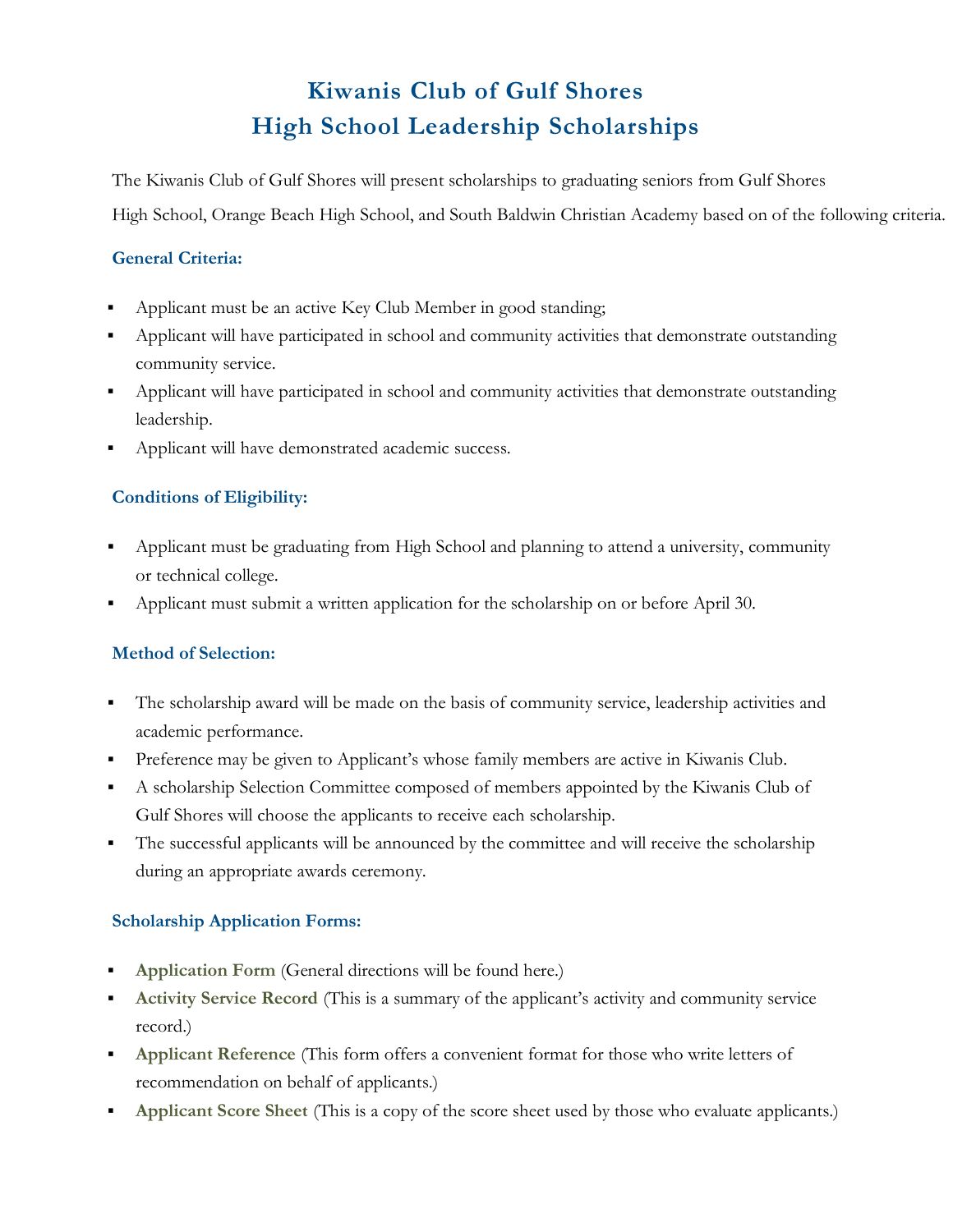# **Scholarship Application**

This application must be completed and mailed no later than April 30 to:

| Kiwanis Club of Gulf Shores<br>Attention: Scholarship Committee |                                                                                         |
|-----------------------------------------------------------------|-----------------------------------------------------------------------------------------|
| P.O. Box 2601                                                   |                                                                                         |
| Gulf Shores, AL 36547                                           |                                                                                         |
|                                                                 | Candidate's Name: Phone: Phone:                                                         |
|                                                                 | Street Address: City, ST, Zip:                                                          |
|                                                                 |                                                                                         |
|                                                                 | 2 <sup>nd</sup> Choice:                                                                 |
|                                                                 |                                                                                         |
|                                                                 | ,我们也不会有什么。""我们的人,我们也不会有什么?""我们的人,我们也不会有什么?""我们的人,我们也不会有什么?""我们的人,我们也不会有什么?""我们的人        |
|                                                                 | Do you have a family member who is a member of Kiwanis Club of Gulf Shores? Yes<br>No - |
|                                                                 |                                                                                         |
|                                                                 | Family Member Name: Manner Manner Relationship: Melationship:                           |
|                                                                 | Candidate's Signature: Date: Date:                                                      |

The Kiwanis Club of Gulf Shores, AL will present scholarships to graduating seniors from Gulf Shores High, Orange Beach High, or South Baldwin Christian Academy. The scholarships will each be a minimum \$1000.00 award to be used to further the student's education and will be based on these criteria:

#### **General Criteria:**

- Applicant will have participated in school and community activities that demonstrate outstanding community service.
- Applicant will have participated in school and community activities that demonstrate outstanding leadership.
- Applicant will have demonstrated academic success.

#### **Conditions of Eligibility:**

- Applicant must be graduating from High School and planning to attend a university, community or technical college.
- Applicant must submit a written application for the scholarship on or before April 30.

#### **Method of Selection:**

- The scholarship award will be made on the basis of community service, leadership activities and academic performance.
- Preference may be given to Applicant's whose family members are active in Kiwanis Club.
- A scholarship Selection Committee composed of members appointed by the Kiwanis Club of Gulf Shores will choose the applicants to receive each scholarship.
- The successful applicants will be announced by the committee and will receive the scholarship during an appropriate awards ceremony.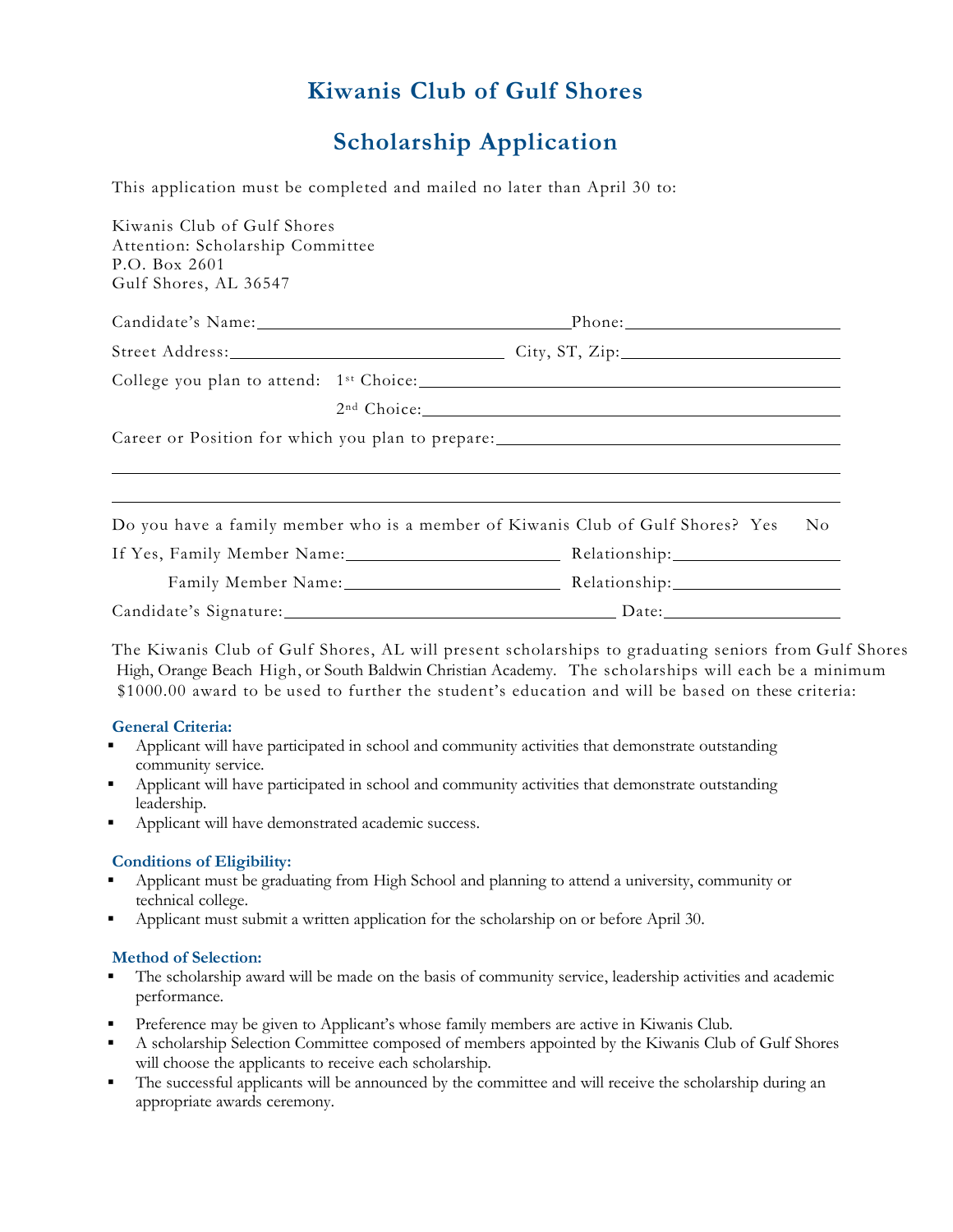## **Kiwanis Club of Gulf Shores Application Check List**

#### **1. Community Service & Leadership (25%)**

Using the form provided, attach a list of activities in which you have participated over the past four years that demonstrate outstanding community service and/or leadership. Activities may be school or non-school related, but should only include those activities performed during High School. (Examples of Community Services; waterway clean up, volunteer at Senior Center, volunteer at Habitat for Humanity, etc. Examples of Leadership; club officer, student body officer, organizer of community project, captain of athletic team, etc.)

#### **2. Essay (25%)**

In a short essay, (250 – 300 words) write about the importance of, and your commitment to volunteerism, community service and leadership. Discuss your plans to further your education.

#### **3. Academic Records (20%)**

Please attach a copy of your transcript.

#### **4. Reference Letters – 3 Total (20%)**

Attach two (2) reference letters (letters of recommendation), from members of the community (not family members) who have supervised you in leadership or community service activities. The letters should attest to the applicant's (1) commitment to and effort on behalf of community service and/or (2) leadership skills and qualities possessed by the applicant. A reference request form has been provided.

Please attach one (1) reference letter from the Key Club Sponsor identifying applicant as an active member of the Gulf Shores Key Club and a member in good standing.

#### **5. Financial Need (10%)**

What percentage of your college plan is already paid for through college scholarships or other means?

 $0\%$  - 25% 26% - 50% 51% - 75% 75% - 100%

#### **RETURN THIS APPLICATION & ALL REQUESTED INFORMATION TO:**

#### **KIWANIS CLUB OF GULF SHORES ATTN: SCHOLARSHIP COMMITTEE P.O. BOX 2601 GULF SHORES, AL 36547**

Kiwanis Club of Gulf Shores reserves the right to modify, change, or alter the scholarship application process, method of selection, and conditions of eligibility as they see fit and without prior notice.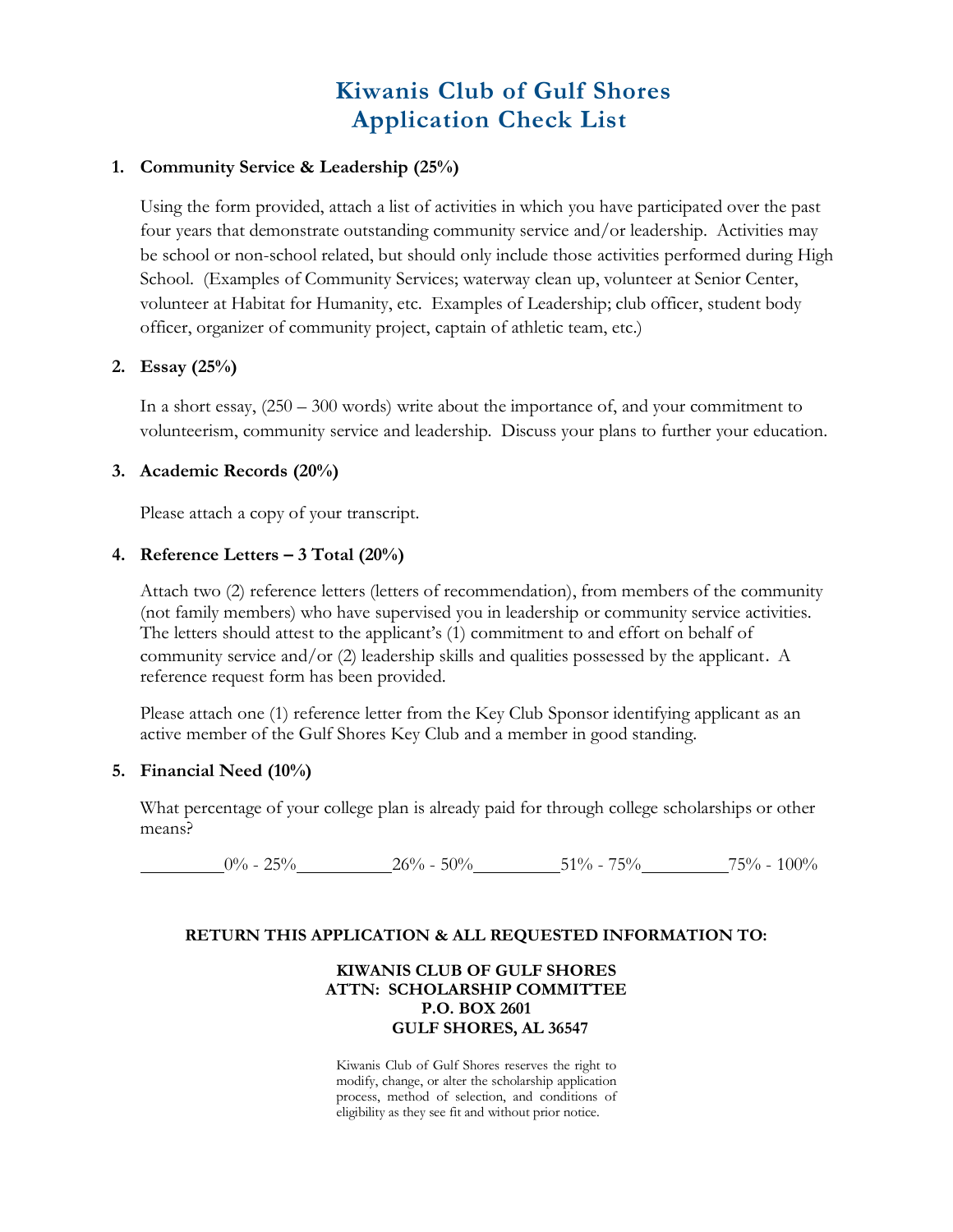# **Community Service Activity Record**

<u> 1980 - Johann Barn, mars eta bainar eta bainar eta baina eta baina eta baina eta baina eta baina eta baina e</u> Name:

### **Please use the following format (attach additional sheets if necessary):**

| Year | Organization or<br>Activity | Your Role & Description of Activity | Number of<br>Hours | <b>Contact Person &amp; Phone</b> |
|------|-----------------------------|-------------------------------------|--------------------|-----------------------------------|
|      |                             |                                     |                    |                                   |
|      |                             |                                     |                    |                                   |
|      |                             |                                     |                    |                                   |
|      |                             |                                     |                    |                                   |
|      |                             |                                     |                    |                                   |
|      |                             |                                     |                    |                                   |
|      |                             |                                     |                    |                                   |
|      |                             |                                     |                    |                                   |
|      |                             |                                     |                    |                                   |
|      |                             |                                     |                    |                                   |
|      |                             |                                     |                    |                                   |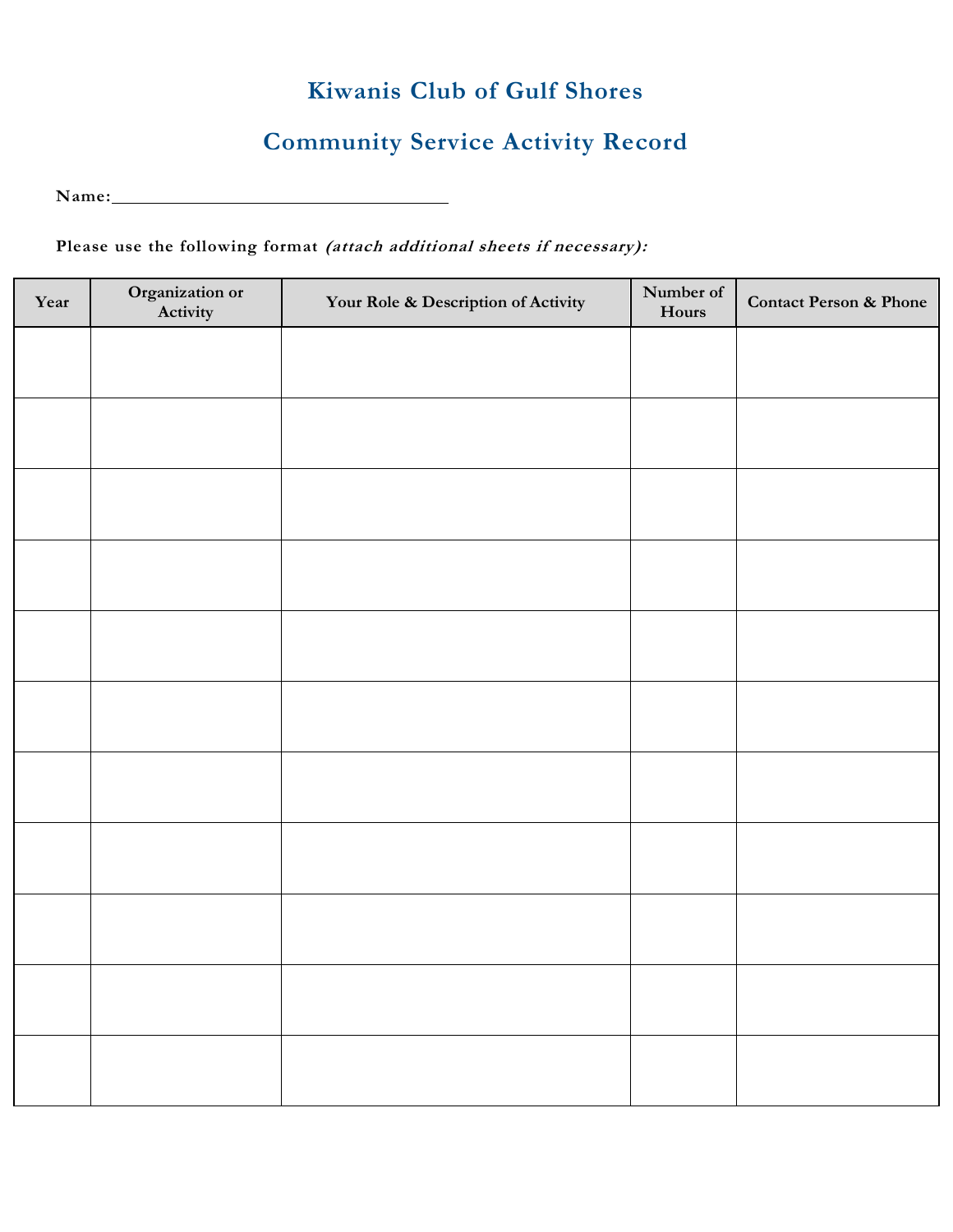## **Applicant Reference Request**

 will graduate from High School this year on

This student has applied for the Kiwanis Club of Gulf Shores Leadership Scholarship, a number of which are presented each year from locally generated funds, to recognize community service and leadership skills and to stimulate and encourage the student's enrollment in college or other education institutions beyond high school.

You are being asked to provide a recommendation for this student because you have supervised him or her in a community service project or in a leadership capacity. Please provide the Kiwanis Club of Gulf Shores Scholarship Committee with a brief statement of the student's (1) community service achievements and/or (2) leadership skills, as well as other attitudes and characteristics which you deem pertinent. Please indicate the student's commitment to and effort on behalf of the project in which you supervised them.

Thank you for your valuable assistance as we work to serve the children of this community.

Respectfully,

Kiwanis Club of Gulf Shores Scholarship Committee